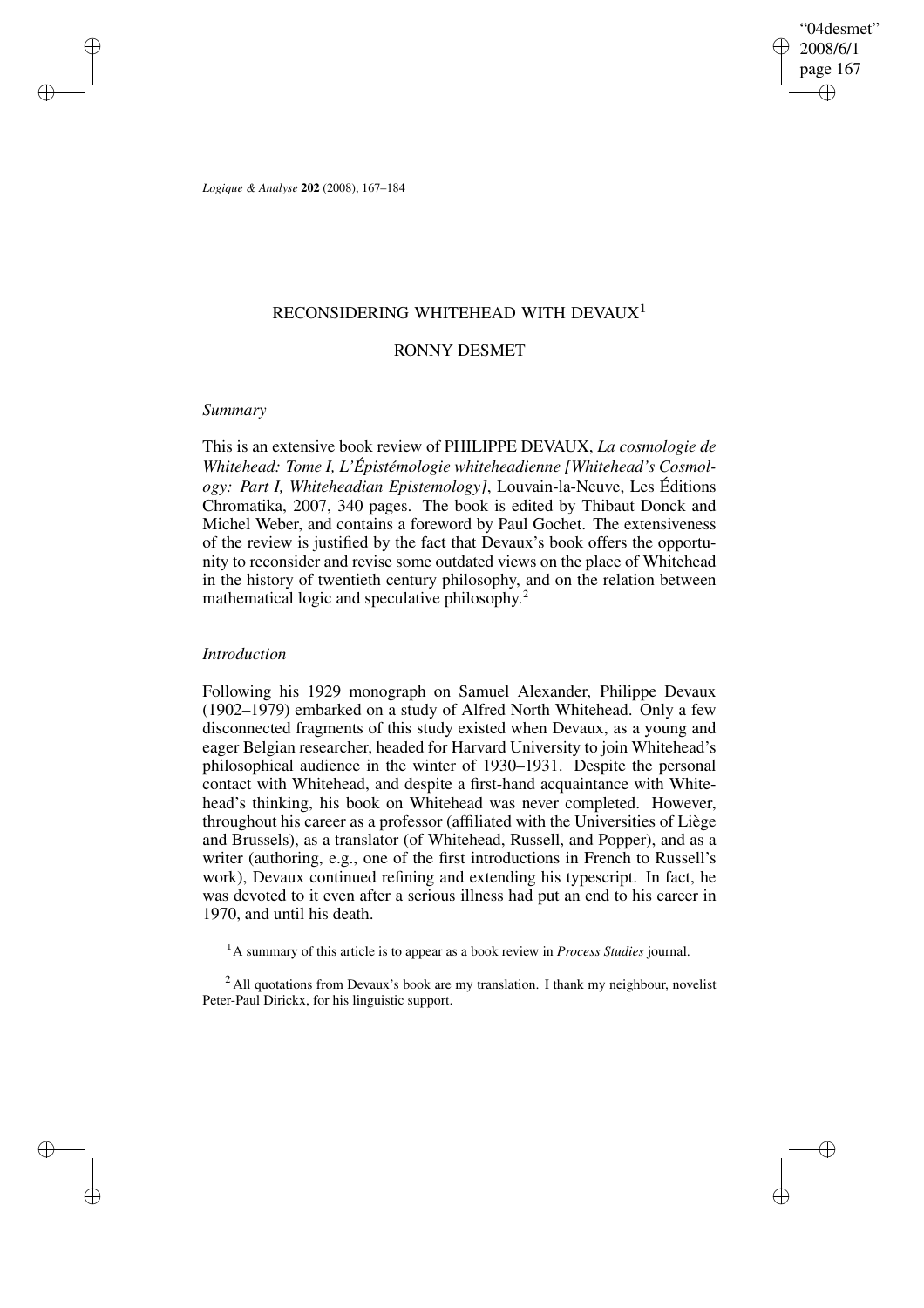"04desmet" 2008/6/1 page 168 ✐ ✐

✐

✐

168 RONNY DESMET

Thanks to Paul Gochet, spiritual heir of Devaux, and to the editing skills of Thibaut Donck and Michel Weber, and with support of the CNRL (Centre National de Recherche de Logique), the preface and the first eight chapters of the unfinished typescript of Devaux have now been published. Together with twenty-one more chapters which are awaiting publication, they form the first part of the book that Devaux had in mind. Its title, *Whitehead's Cosmology*, refers to Devaux's overarching project, but it should not lead the reader to expect a clear-cut exposition of the cosmology of *Process and Reality*. Even the subtitle, *Part I, Whiteheadian Epistemology*, is only an appropriate label to denote the more systematic chapters (III–VIII) and not the more historical preface and first two chapters, covering 195 of the 340 pages. The best characterization of the book is given by Paul Gochet in his Foreword:

*Whitehead's Cosmology* by Philippe Devaux constitutes a historical testimony of exceptional interest, due to a scientifically educated philosopher who has personally known two of the main actors of the Anglo-Saxon philosophical renewal of the first half of the twentieth century: Russell and Whitehead. (vii)

In *Whitehead's Cosmology*, Philippe Devaux attempts to revive "the spiritual climate in the bosom of which Whitehead's thought has developed" (184), and for this reason the 2007 publication of a first chunk of his unfinished typescript could not have happened at a better moment. Indeed, the endeavour to put Whitehead's thought in its historical context is hot. E.g., it is an important part of the current activity generated by the *Chromatiques whiteheadiennes*, a Whitehead society centred around Michel Weber, and trying to cover the complete Whiteheadian spectrum in a series of lectures and publications (cf. chromatika.org). Also, the investigation into the emergence of Whitehead's philosophy in its British and American historical context is part of the mission statement of the recently launched *Whitehead Research Project* under the direction of Roland Faber (cf. whiteheadresearch.org).

## *Devaux meets Whitehead*

Devaux's Preface focuses on his personal experiences as an advanced fellow at Harvard University. Given "the opportunity to join in the United States the one whose philosophical odyssey constitutes the original theme of the work at hand: Alfred North Whitehead" (5), Devaux longed "to establish a direct contact with the man," a man "urged to respond to the challenges of a

✐

✐

✐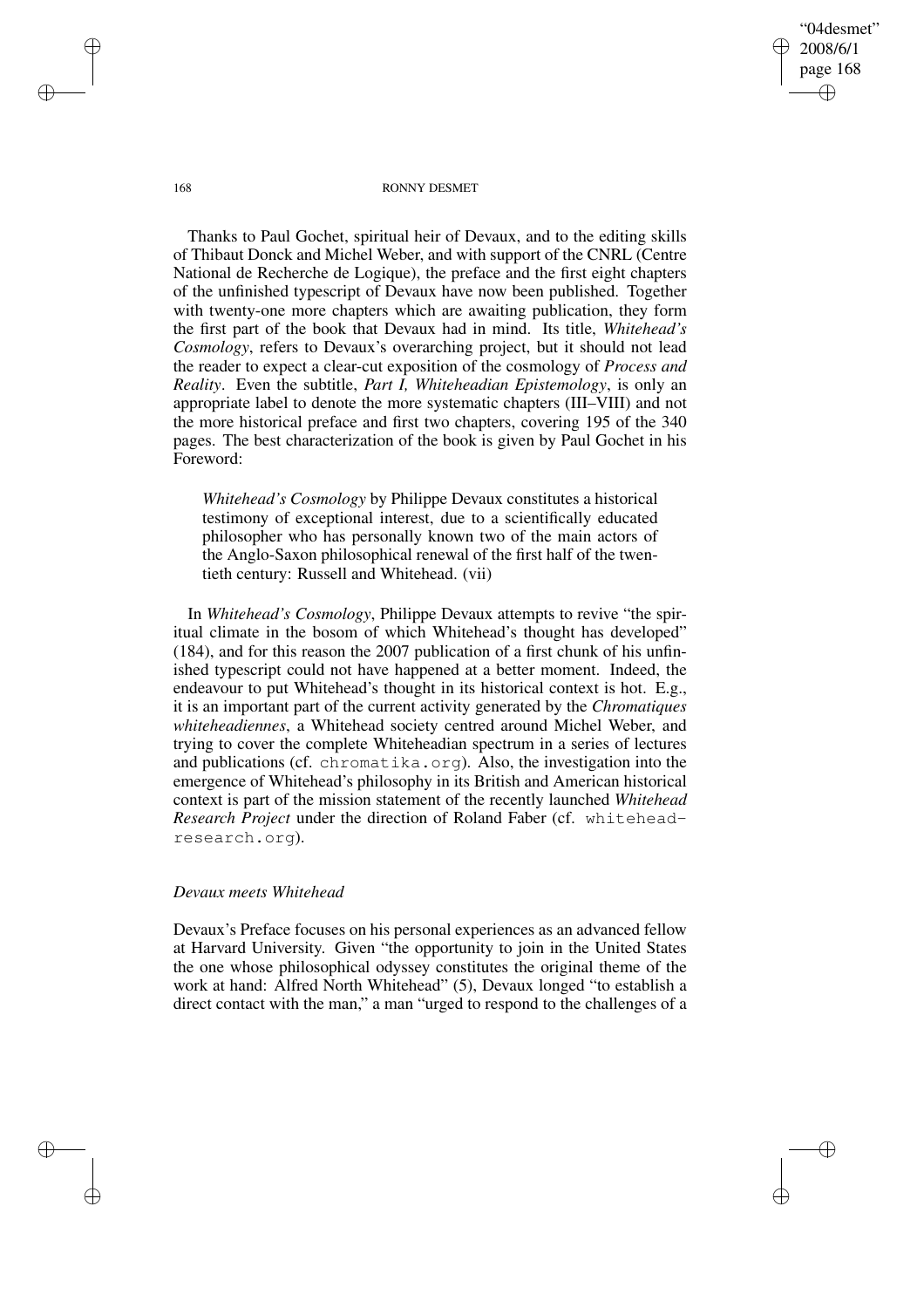✐

✐

✐

✐

new world." (25) Devaux considers "the issue of the adaptation" (8), namely, Whitehead's and his own adaptation to the challenging new world of Harvard University, by painting the multicoloured philosophical climate at Harvard during the inter-bellum. Topics here range from a "renaissance of realism" (10) to Clarence Irving Lewis's return to the pragmatism of Charles Sanders Peirce, and from the "polymorph patrimony of American Protestantism" (18) to a "new humanism" promoting "the primacy of man." (11)

Devaux first observed Whitehead when he addressed the students of the Philosophy Department during the 1930 opening of the academic year. He remarks that Whitehead looked "pale, severe, and seemingly grim-faced, with the air of an Old English country-gentleman, concentrated like Washington on a diplomatic mission" (35). This first encounter was followed by "frequent contacts, increasingly close, and increasingly friendly" (42). It is impossible to summarize Devaux's account of the fire-side chats at Whitehead's residence, and of the philosophy seminars which took place in his living room, but these frequent contacts made a lasting impression on Devaux. Among other things, they increased his awareness of "the unifying function of thought" (53), and of the non-substantial, fundamentally relational essence of all that exists. Such experiences also inspired him to ponder the following sketch of a philosopher, one that matched Whitehead's own:

the philosopher is a man who forces himself to combine in one person the demands of the artist and of the mathematician, because he is at the same time, and to a large extent, open to the feeling of the particular and the universal, because he forces himself to grasp everything, and to understand everything: both harmony and tiny detail. (54–55)

## *The Historical Context of Whitehead's Work*

Devaux's aim in chapters I and II of the book is "to broach one of the most demanding doctrines of our time," namely, Whitehead's philosophical system, by bringing to light "the conditions of its inception as a living thought," but at the same time, respecting "the plurality of sources which this thought tries to capture and integrate" (62). This aim obliges Devaux to go back in time, from Whitehead's speculative philosophical doctrines of his Harvard career (1924–1947), to his philosophy of science of his years in London (1910–1924), and even to the mathematics of his years at Cambridge (1880– 1910). Devaux

"04desmet" 2008/6/1 page 169

✐

✐

✐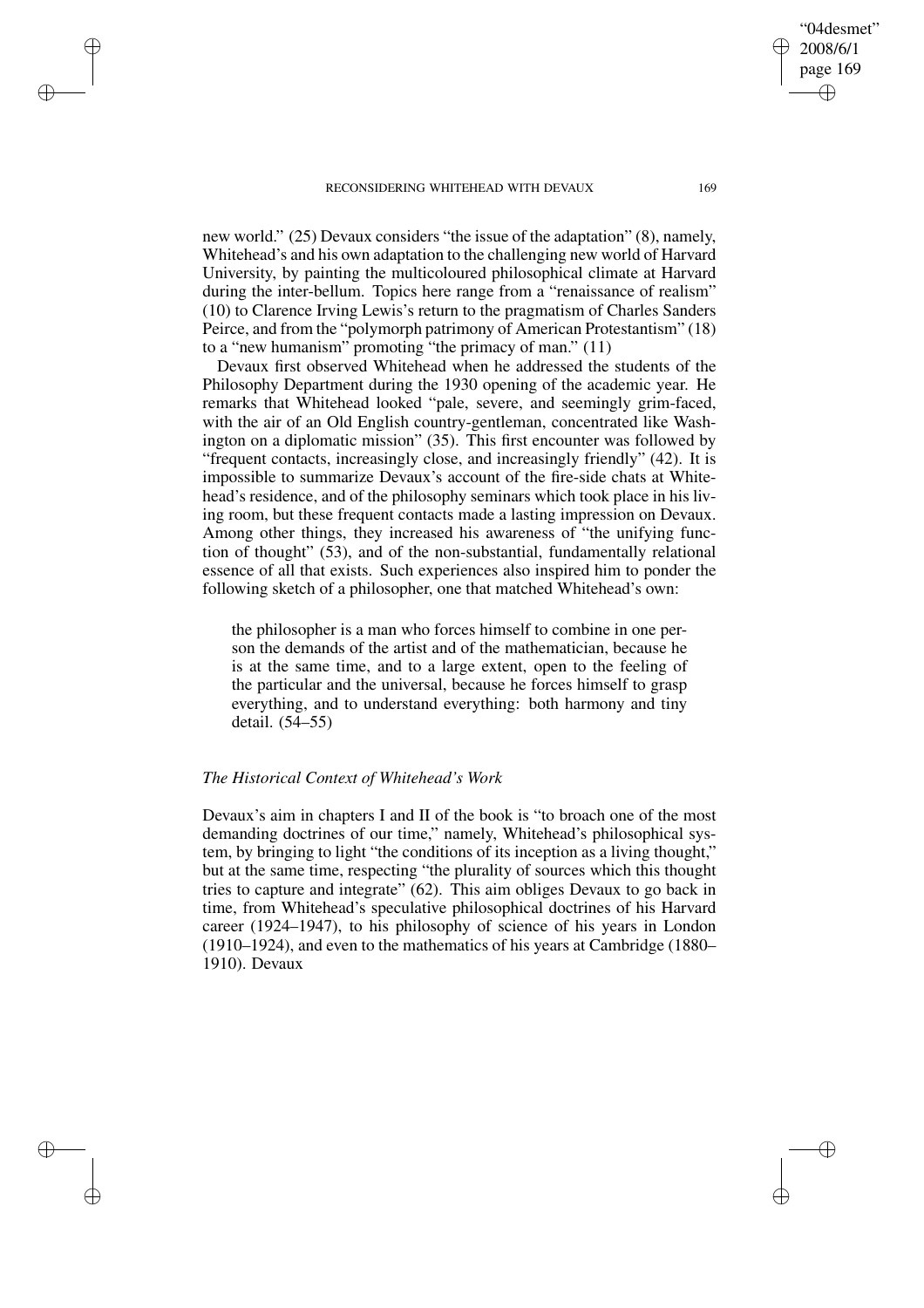170 RONNY DESMET

"04desmet" 2008/6/1 page 170

✐

✐

✐

✐

refuses to believe that the speculative philosophy, or if you prefer, the metaphysics of Whitehead, would be what it is if it had not been preceded by a philosophy of science, which in its turn is in line with one of the most daring endeavors of contemporary thought ..., mathematical logic. This order cannot be broken without endangering the intelligibility of Whitehead's philosophy. Every attempt . . . to grasp the exact bearing of the Whiteheadian doctrine at the apex of its maturity  $\dots$  will fail,  $\dots$ , if  $\dots$  one feels justified to silently ignore these two anterior moments: his philosophy of mathematics, and his philosophy of the natural sciences. (63–64)

This quote is an echo of the first sentence of Whitehead's preface in *Enquiry Concerning the Principles of Natural Knowledge* in which he points at the threefold root of his work: "the mathematical, the scientific, and the philosophical movements" (*PNK* v). However, this quote also points to a shortcoming of Devaux's study on Whitehead. Indeed, whereas Devaux clearly identifies the mathematical logic of Whitehead and Russell, and the British idealism-realism debate, as major sources of Whitehead's later philosophical endeavours, he does not sufficiently highlight the importance of the British reception of Einstein's theories of relativity.<sup>3</sup>

In relation to Whitehead's career as a mathematician, Devaux writes that "the first observation which cannot escape the historian of Whiteheadian philosophy is quite remarkable" (65), namely that "Whitehead's philosophical preoccupations did not become manifest until later, . . .Whitehead, confronted with the problems of universal algebra and mathematical logic, only committed himself to satisfying the strictly technical requirements" (70–71) and that "for more than thirty years, he . . . was happy to leave unsettled as many philosophical problems as possible" (75). This observation raises a question concerning Whitehead's status as a mathematician-philosopher. Notice that Devaux does not question the existence of mathematician-philosophers. On the contrary, he states,

since all experience is being clarified when being mathematized, and since philosophy essentially consists in a systematic clarification of the totality of what we are thinking, where can one find a more ample and a more fertile field of investigation to offer to metaphysical speculation? Hence, nothing could prepare a more favorable climate for Whitehead's philosophical reflection than his actual

 $3$  See Desmet, R. "Whitehead and the British Reception of Einstein's Relativity," www.ctr4process.org/publications/SeminarPapers/.

✐

✐

✐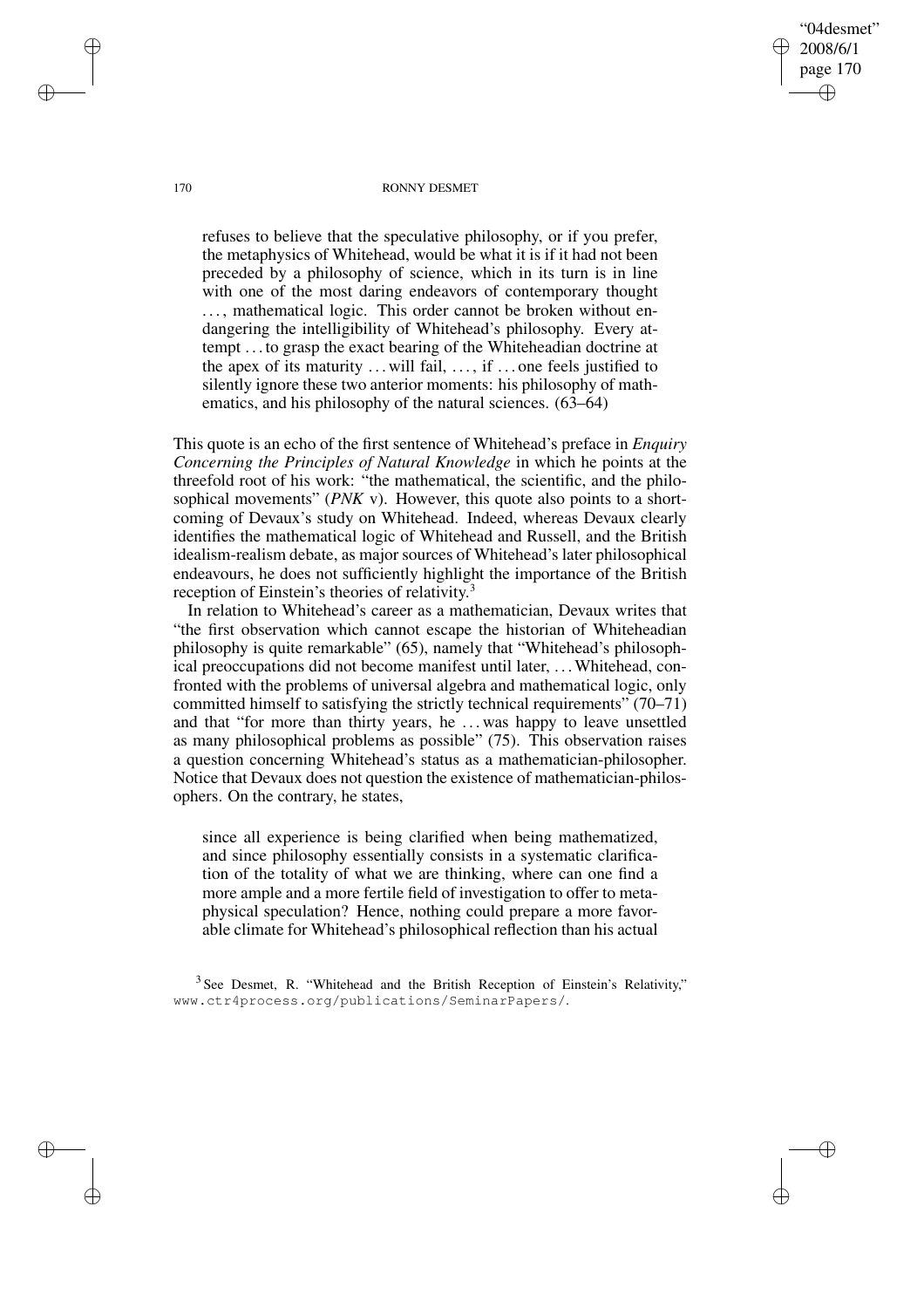✐

✐

✐

✐

commitment to the austere scientific disciplines of algebra and formal  $logic \dots (69)$ 

The remarkable fact is not that mathematical and philosophical interests coexist in Whitehead, but rather that he "did not expose himself to the philosophical public prior to being almost sixty" (65). Here, "fifty" is perhaps more appropriate than Devaux's "almost sixty," especially in view of Whitehead's 1911 *Introduction to Mathematics*, which can be read as the Whiteheadian equivalent of Russell's *Introduction to Mathematical Philosophy*, not to mention Whitehead's 1915 decision to become a member of the London *Aristotelian Society*, a clear sign of exposing himself to the philosophical public. But, as Devaux highlights, in his first *Aristotelian Society* lecture, Whitehead modestly called himself "an amateur" (75). Nevertheless, the question remains: why did Whitehead not expose his philosophical ideas earlier in life, and in particular, during his collaboration with Russell in Cambridge?

A partial answer to this question, according to Devaux, is the fact that philosophy entails controversy, whereas Whitehead shied away from polemics, and was happy to leave it up to Russell to argue, for example, with Poincaré, first on the essence of geometry, and then on the function of logic. Devaux marvellously differentiates Whitehead from Russell in that the former

leaves the most risky diplomatic missions up to his young and passionate colleague and collaborator, Bertrand Russell, a brilliant navigator in the crisscross of controversy. Russell takes good charge of making a lot of noise, and kicking-up a lot of dust. And above all, he has his way of thinking. Worthy of Alcibiades, he shamelessly burns, if needed, what he just admired, which, actually, does not make things easier. Whitehead . . . is not in search of polemic, at no stage of his life at all. His dialectics, in order to progress, has no need to raise discussions with real adversaries, let alone imaginary, cooked-up stereotypes. (75–76)

Given this answer, and given the fact that "one does not simply switch from a complete lack of interest in philosophical issues to a constant and total concern," implying that Whitehead's "philosophical unrest" existed prior to its public appearance (165), Devaux makes plausible the possibility that it was a conscious choice made by Whitehead to keep his philosophical activity backstage, and to rely on Russell to go public. Of course, this only explains why Whitehead did not become a public mathematician-philosopher while still in Cambridge. It does not explain Whitehead's metamorphosis in London.

"04desmet" 2008/6/1 page 171

✐

✐

✐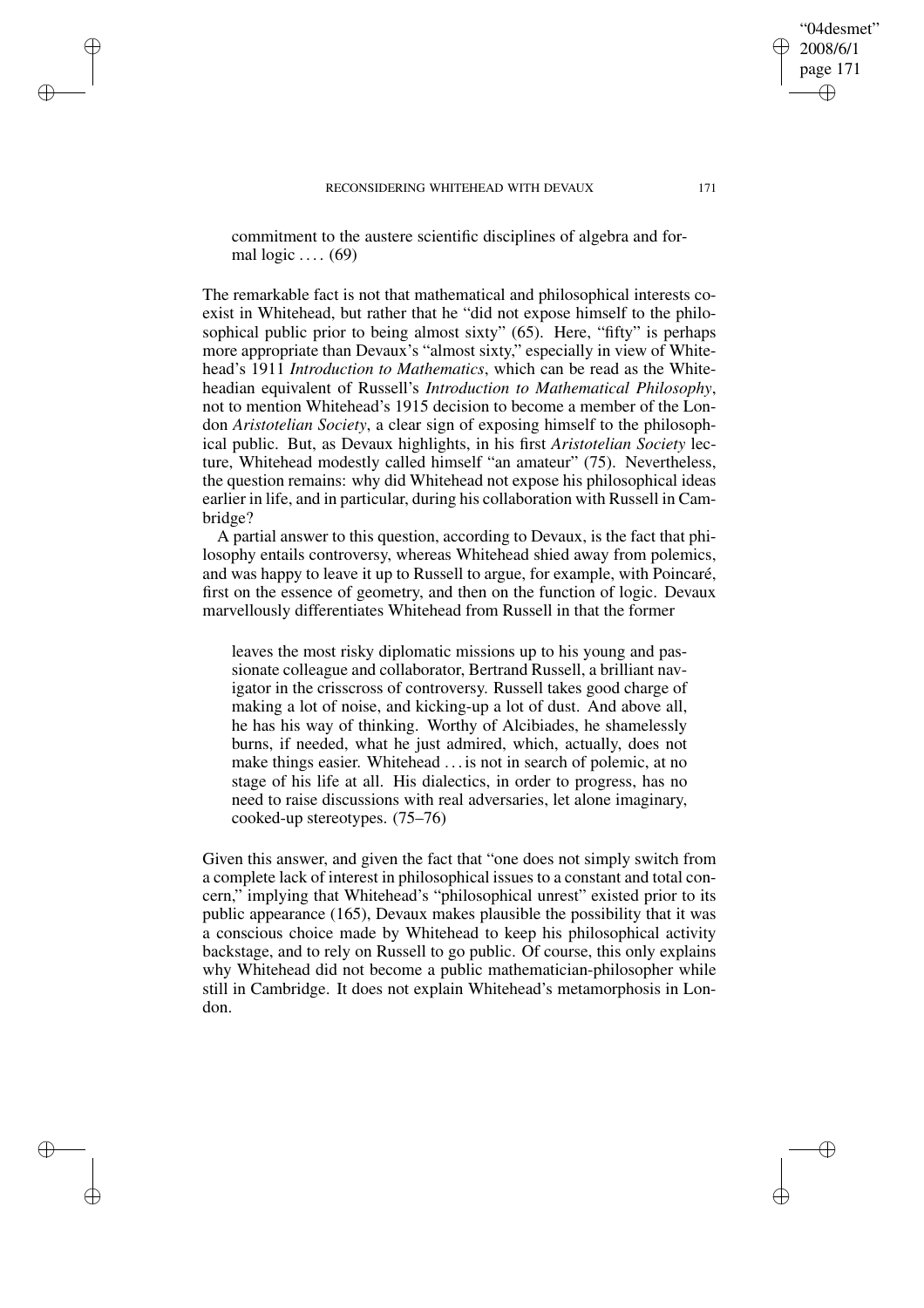"04desmet" 2008/6/1 page 172 ✐ ✐

✐

✐

#### 172 RONNY DESMET

Following Russell, Devaux could have stated that Whitehead turned to speculative philosophy after his son Eric, member of the Royal Flying Corps during World War One, was killed in action over the Forêt de Gobain in 1918. However, Devaux refuses to identify "any extraordinary and absolutely decisive situation in Whitehead's life" because "in this totally even-tempered life, circumstances of this order completely fail" (165). Another explanation Devaux could here have invoked is the gradual divergence of outlook between Whitehead and Russell, rendering the latter inappropriate as a spokesman for the former. Regardless, Devaux invokes yet another historically interesting reason to understand why, later in life, Whitehead became a philosopher. According to Devaux, Whitehead lived "in a society where university institutions had turned scholars into professors, not only responsible for their scientific mission, but also for their role in the education of the young," and the educational responsibility of the English scholar included "a moral duty . . . to express his personal feelings, as an enlightened man, on the destiny of the human species, on the foundations of the highest values, and on many more things, divine and transcendental" (170–171). In such a society, "it frequently happens that a scholar, at the height of his researches, reunites the fruit of his meditations in philosophical synthesis" (169), and indeed, Devaux lists and discusses an impressive number of examples, in particular, physicist Oliver Lodge, naturalist Arthur Thomson, physiologist John Scott Haldane, biologist Conway Lloyd Morgan, as well as physicists Arthur Eddington and James Jeans.

In short, Devaux interprets Whitehead's early philosophical writings as a personal response to a general educational and moral duty imposed on all English scholars. Devaux's interpretation is interesting, even if it cannot be the sole explanation. His thesis of an educational motive for Whitehead's kick-off as a public philosopher, dovetails with the fact that Whitehead's London output also contains an impressive number of lectures on education. Also, by placing Whitehead within this particular British tradition, some other biographical details may gain relevance. For example, in 1912, Whitehead tried very hard (but in vain) to obtain a permanent appointment to the Goldsmid chair of Applied Mathematics and Mechanics, which William Kingdon Clifford and Karl Pearson had previously held at University College, London. Now, these two men can be added to Devaux's list of philosopher-scientists. In fact, Clifford's *The Common Sense of the Exact Sciences* and Pearson's *The Grammar of Science* were very popular in Whitehead's days. So, would it be wrong to say that Whitehead's application to succeed Pearson was part of his decision to follow in their footsteps, and become a philosopher-scientist himself?

Devaux's next question deals with the influence of philosophical movements on Whitehead, even prior to becoming a public philosopher, namely

✐

✐

✐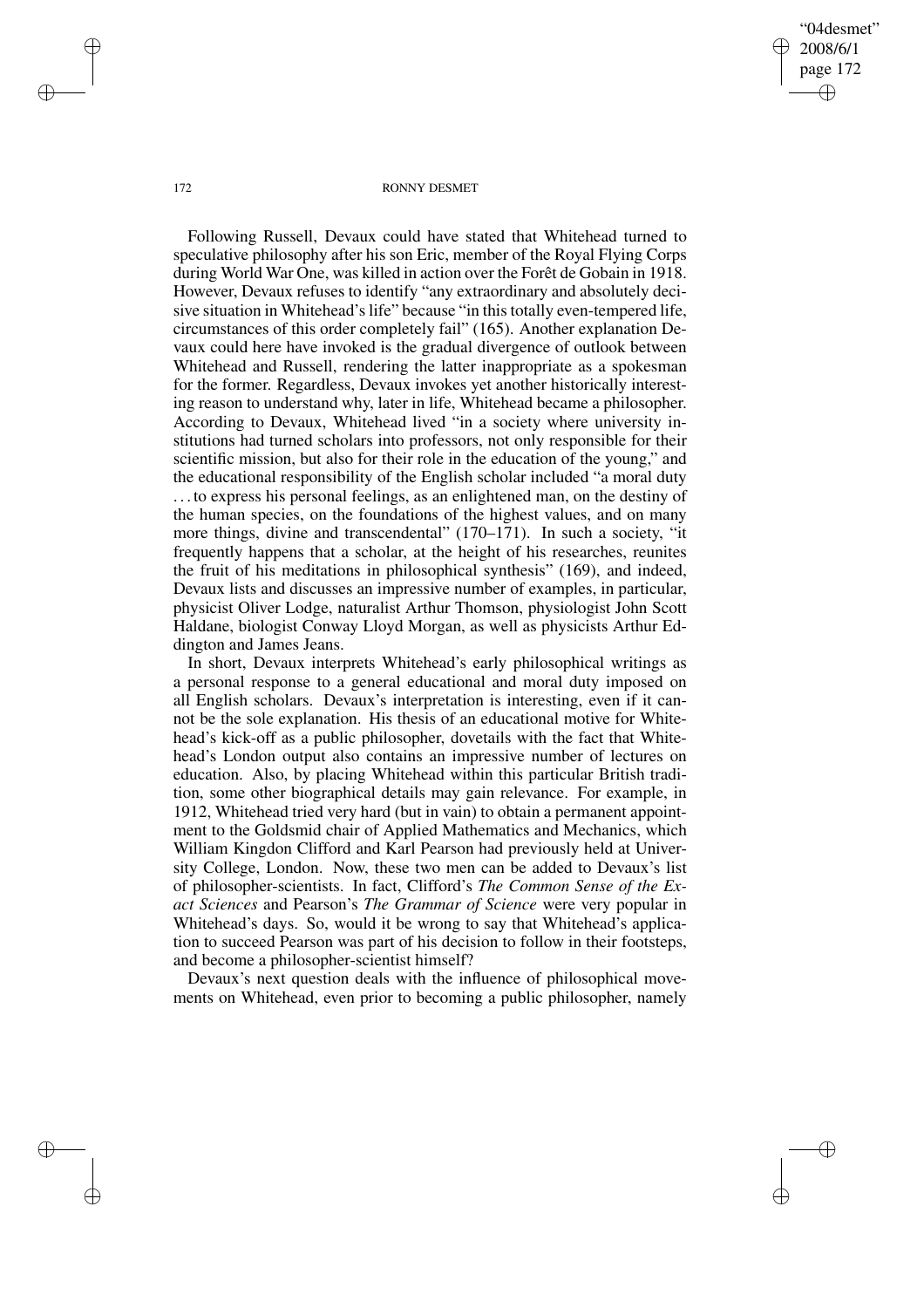✐

✐

✐

✐

those philosophical "transformations [to which] Whitehead was a silent witness, sometimes distracted, never indifferent" (77). In chapter II, Devaux first looks at the most important British movements in philosophy during the last quarter of the  $19<sup>th</sup>$  century. He writes that

two great movements of thought divide[d] the cultivated minds of this era. On the one hand, evolutionism in the philosophical format given to it by Herbert Spencer . . . after the Darwinians, and at the same time as Thomas Huxley; on the other hand, neo-Hegelian idealism, of which [Thomas Hill] Green, [Eduard] Caird, [Francis Herbert] Bradley and [Bernard] Bosanquet were the major craftsmen in England from 1881 to 1900 approximately. (78)

Devaux touches upon many aspects of these movements, these thinkers, and their interaction, specifically, the development of naturalistic evolutionism into pragmatic evolutionism, the pessimism entailed by naturalistic evolutionism, the various Hegelian reactions to that pessimism, aggravated by two economic crises, as well as the influence of the writings of Hermann Lotze on F.C.S. Schiller's pragmatism. However, the Whitehead scholar might be a bit disappointed that Devaux does not give as much detail in respect to McTaggart as he does in relation to some other neo-Hegelian idealists. He states, "McTaggart could not exercise the same influence . . . prior to the publication of *The Nature of Existence* (1921), the work that was so important in the history of British idealism" (79). This may be true in general, but in relation to Whitehead's case, it is not. Whitehead was an intimate friend of McTaggart almost from the very first day McTaggart came to Cambridge University, and they had almost daily chats, including philosophical conversations. Of course, Devaux died before Victor Lowe's biography, *Alfred North Whitehead: The Man and his Work* appeared, and this may be one of the reasons why he does not give McTaggart, and some of Whitehead's other Cambridge colleagues, for instance, James Ward, the place they deserve.

Devaux provides a treatment of a number of philosophers who were important in Whitehead's development, some of whom are largely neglected in more recent Whitehead literature, for example, Dawes Hicks, one of Whitehead's *Aristotelian Society* friends, next to Wildon Carr, Percy Nunn, and Lord Haldane. Devaux deals with Hicks in the context of a prelude to his account of the realist reaction to the idealist movement. This account is part of Devaux's chapter III, "The Renaissance of Realism and Whiteheadian Thought" (117) which commences with George Edward Moore's 1903 "The Refutation of Idealism." However, at the end of chapter II, an almost twenty page footnote contains an interesting and detailed digression to show that, in

"04desmet" 2008/6/1 page 173

✐

✐

✐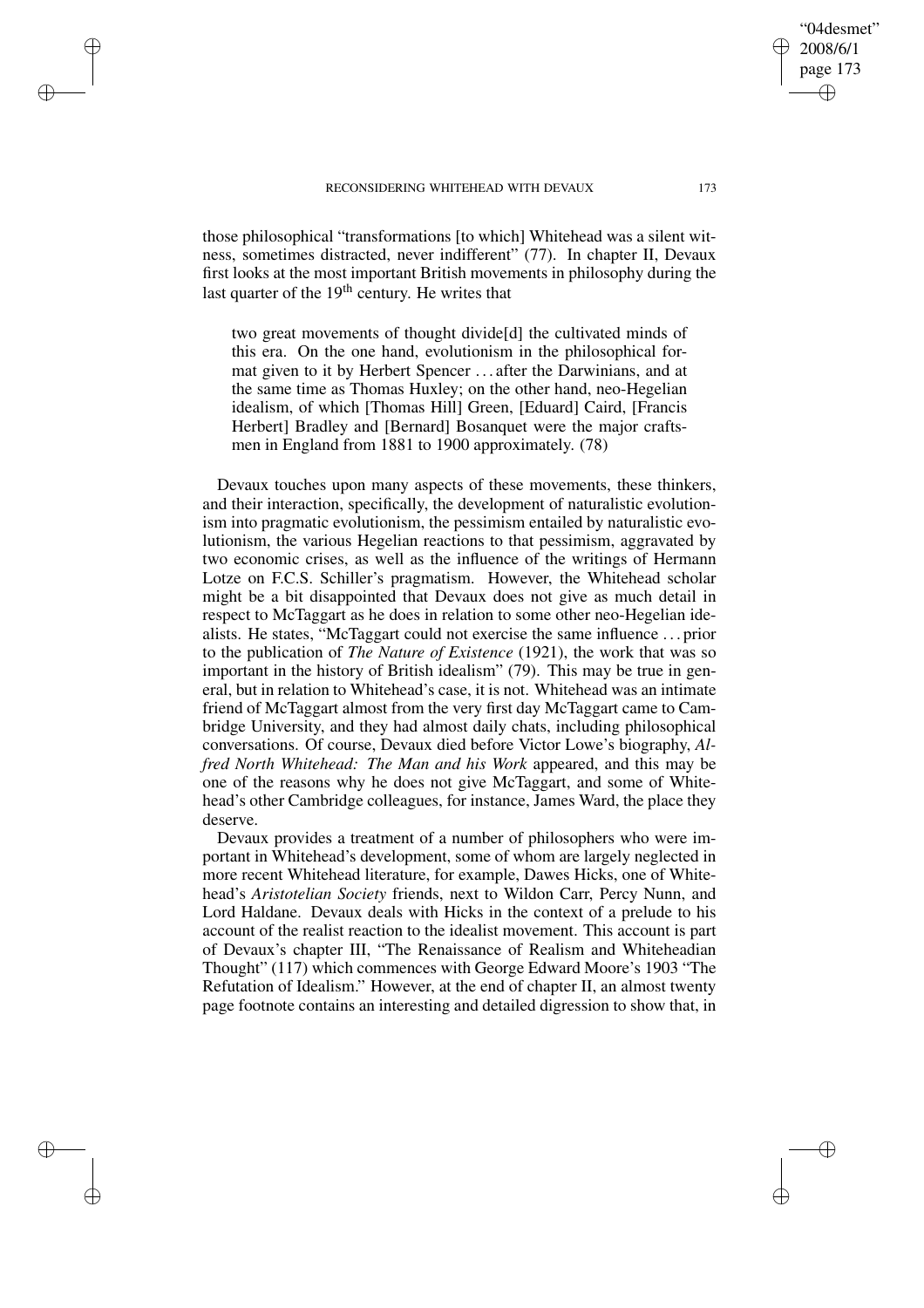"04desmet" 2008/6/1 page 174 ✐ ✐

✐

✐

### 174 RONNY DESMET

order to deal with the conditions of the renaissance of realism in England, "one might evidently go further back in time," rather than taking the obvious 1903 starting point (97). Here, I cannot mention all philosophers which are treated by Devaux, but after dealing with Shadworth Hodson (co-founder of the *Aristotelian Society*) and Robert Adamson (predecessor of Alexander in Manchester), he gives a six-page exposé on Hicks. Hicks is now a largely forgotten figure, but one who is acknowledged by Whitehead in the following quote:

in matters philosophic the obligations of an author to others usually arise from schools of debate rather than from schools of agreement. . . . At the present moment England is fortunate in this respect. London, Oxford and Cambridge are within easy reach of each other, and provide a common school of debate which rivals schools of the ancient and medieval worlds. Accordingly I have heavy obligations to acknowledge to Bertrand Russell, Wildon Carr, F.C. Schiller, T.P. Nunn, Dawes Hicks, McTaggart, James Ward, and many others who, amid their divergences of opinion, are united in the candid zeal of their quest for truth. (*PNK* viii)

This quote justifies Devaux's detailed historical treatment of the British idealism-realism debate, a treatment reminding of Robin George Collingwood's writings, to which Devaux also refers (122–124). The affinity can be illustrated by citing an unpublished 1935 manuscript of Collingwood's, entitled *Realism and Idealism*, 4 in which he states, "the problem of modern realism is the problem of perception." In line with this aphorism, Devaux writes that for the neo-realists, in contradistinction to the post-Darwinian evolutionists and the neo-idealists, "the theory of knowledge would have to be drawn after the model necessitated by the *study of sense perception*" (129, original italics). Collingwood, in his manuscript, links his own view on perception, one which attempts to go beyond the idealism-realism divide, with Whitehead's view, by writing, "my view is in essentials pretty much the same as his." Devaux identifies "the 'logicization' of sense perception" as the apex of the neo-realist movement, especially Whitehead and Russell's application of the logic of *Principia Mathematica* to the problem of perception, "well before the 'Vienna Circle' existed, that uncompromising competitor of the Cambridge school" (131).

<sup>4</sup> Thanks to Prof. Dr. Guido Vanheeswijck of the University of Antwerp who was so kind to provide me a copy.

✐

✐

✐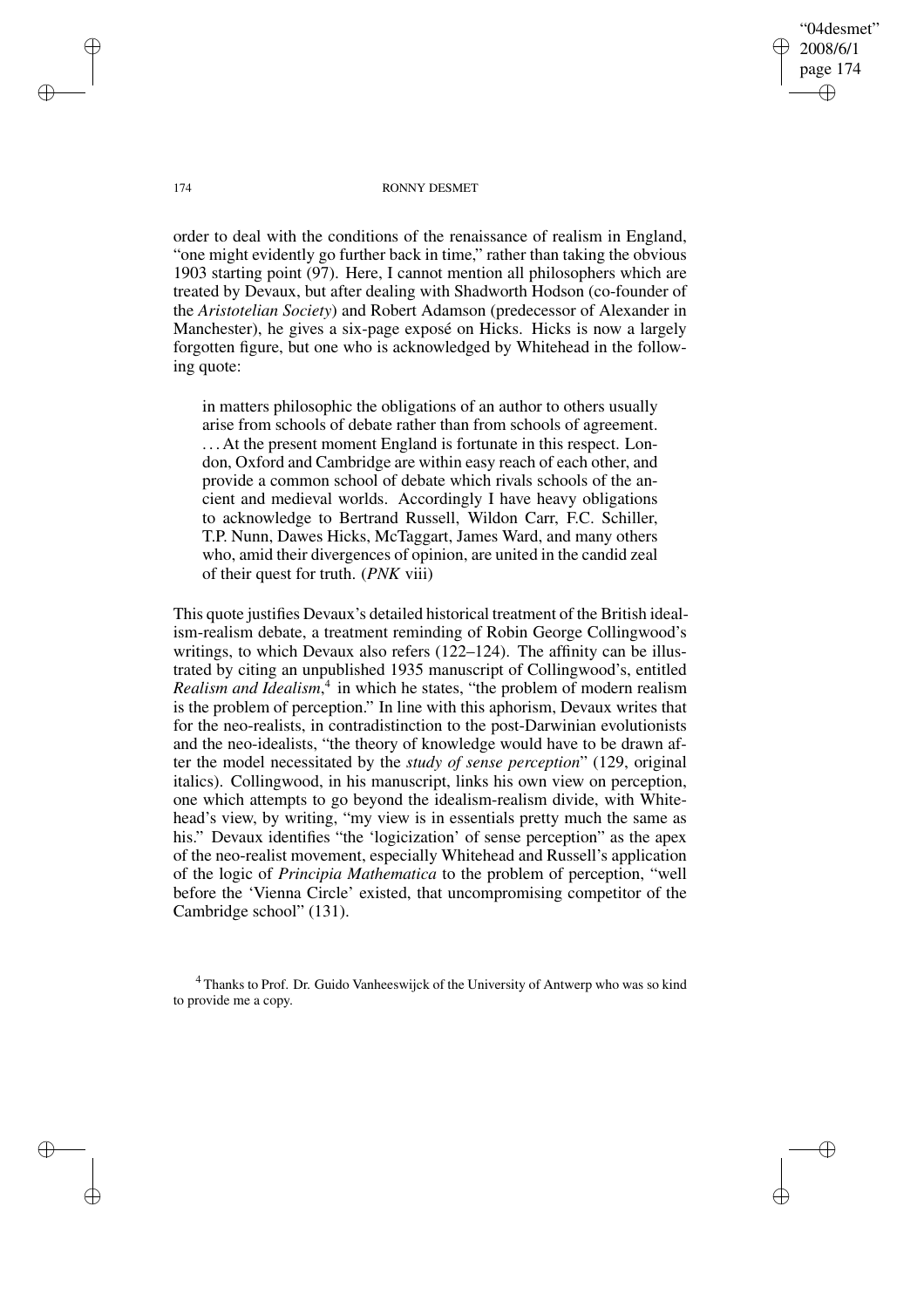✐

✐

✐

✐

Devaux does not forget to give an account of the important impact of "Russell's *The Philosophy of Leibniz*, London, 1900 . . . in the British philosophical milieu" (125), nor the important rejection by Moore and Russell of the idealist "dogma of the internality of relations," and their embrace of a "theory of the externality of relations" (136). However, in conjunction with the above, Devaux recurrently focuses on Russell's 1914 *Our Knowledge of the External World*, in which "the 'logicization' of the foundations of mathematics" is extended to perception and language, hence foreshadowing logical positivism. He states,

today we know that following the path indicated by Russell in *Our Knowledge of the External World*, the majority of theoreticians of the Vienna Circle, whether we consider Rudolf Carnap or [Ludwig] Wittgenstein, Philip Frank or ... Moritz Schlick, to only mention the most important ones, has been inspired to a large extent by the directions contained in this work. (202)

Devaux clearly recognizes the important influence of Whitehead on Russell's logicism, as well as on the latter's *Our Knowledge of the External World*, an influence repeatedly acknowledged by Russell himself, especially in relation to Whitehead's method of extensive abstraction, that is, his method of applying the new logic of relations to the problem of perception. Devaux's recognition of the importance of the Whitehead-Russell interactions in these matters implies an open invitation to reconsider the relation between Whitehead's philosophical journey and the logical positivist adventure, for example, along the lines of Henry Leonard's essay "Logical Positivism and Speculative Philosophy" (203). For Devaux, this recognition implies that Whitehead's work can be seen as a culmination point of British neo-realism, despite the fact that Whitehead distances himself from the neo-realist externalism and the resulting "inclination towards logical atomism in Moore and Russell" (152). Devaux also provides an account of the role played by Alexander in the realist camp, and of his influence on Whitehead. Overall, Devaux's interpretation of Whitehead's work is that it is a climax of the British neo-realist movement. He writes that with respect to the history of such realism

which started with total externality, and hesitatingly progressed towards Alexander's immanent-like theory of objectivity, Whitehead deliberately and progressively opposes a realism of immanence. However, when teaching it, this supreme resolution risks appearing less rich if one does not recall that it arises from a merely schematic theme, first due to Moore, picked-up and developed by Russell, and

"04desmet" 2008/6/1 page 175

✐

✐

✐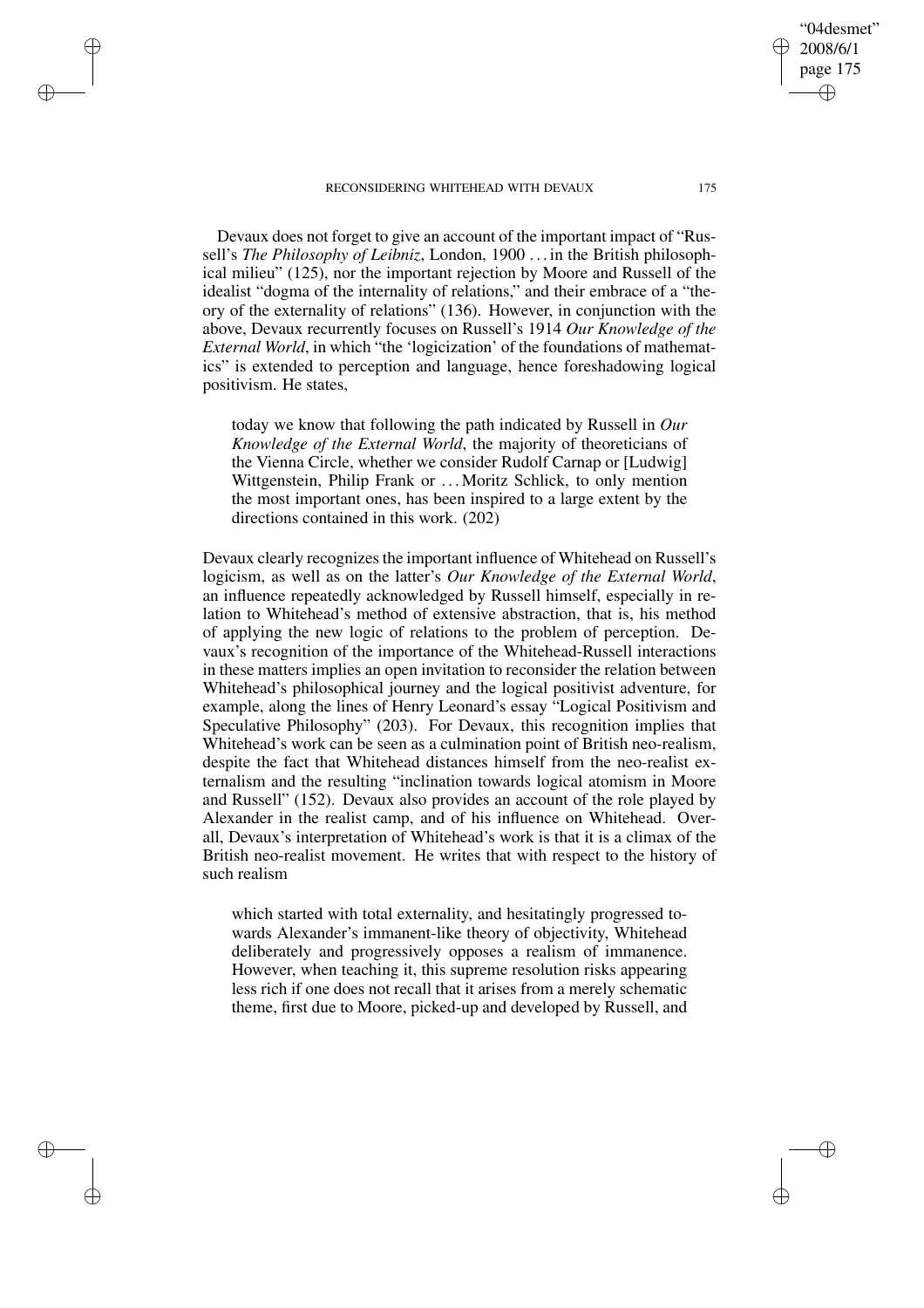"04desmet" 2008/6/1 page 176 ✐ ✐

✐

✐

### 176 RONNY DESMET

further amplified and orchestrated 'in grand fashion' by Alexander, prior to being crowned by the brilliant Whiteheadian contra-fugue. (149)

## *Whitehead's Philosophy of Science*

Contrary to the majority of books on Whitehead's philosophy of science, the more systematic chapters of *Whitehead's Cosmology* do not start with an account of *An Enquiry Concerning the Principles of Natural Knowledge* (1919) or *The Concept of Nature* (1920), but rather with a treatment of two earlier Whitehead papers, "The Organization of Thought" (1916) and "The Anatomy of Some Scientific Ideas" (1917). Devaux places more emphasis on the role played by mathematical logic in Whitehead's work than on the influence of Einstein's theories of relativity. Devaux does not refer to Whitehead's "Space, Time, and Relativity" (1915), even though Whitehead clearly saw these three papers as jointly forming the nucleus of his philosophy of science. Whitehead not only alludes to this notion when including them in his 1917 collection of papers, *The Organization of Thought*, but also when re-including them in his 1929 collection *The Aims of Education*, as he states, "they are not to be constru[]ed as commentaries on my writings since that date. The converse relation is the true one" (*AE* vi).

Devaux's analysis of "The Organization of Thought" and "The Anatomy of Some Scientific Ideas" in chapters III and IV constitutes an excellent commentary on Whitehead's statement that "science is rooted in . . . commonsense thought," that commonsense thought "is the datum from which [science] starts, and to which it must recur" (*OT* 112). In Devaux's rich account of these works, science is an organization of thought that is characterized by systematic coherence, and hence, by its logical texture. But its success has led us to ignore the limitations of its scope, to exaggerate the exclusiveness of its method, and to wrongly attribute ontological priority and autonomy to its concepts. The vague flux of perceptions and emotions is first stabilized by commonsense thought and its natural languages, which is then rendered exact by scientific thought and its "conventional and symbolic language" (206). However, this does not justify science in discrediting common sense since, first, "scientific thought only differs from commonsense thought by the *degree* of theoretical rigour" (209), and second, scientific thought and its technical offspring are heavy influences on the evolution of commonsense thought. He writes, "today, nature as displayed by the spectacle of commonsense thought, is already overwhelmingly styled by the complex intervention of human ingenuity" (207–208). Last, the verification or falsification of scientific thought is necessarily mediated by commonsense thought. In other words, the theoretical world of scientific objects can only be put to the test

✐

✐

✐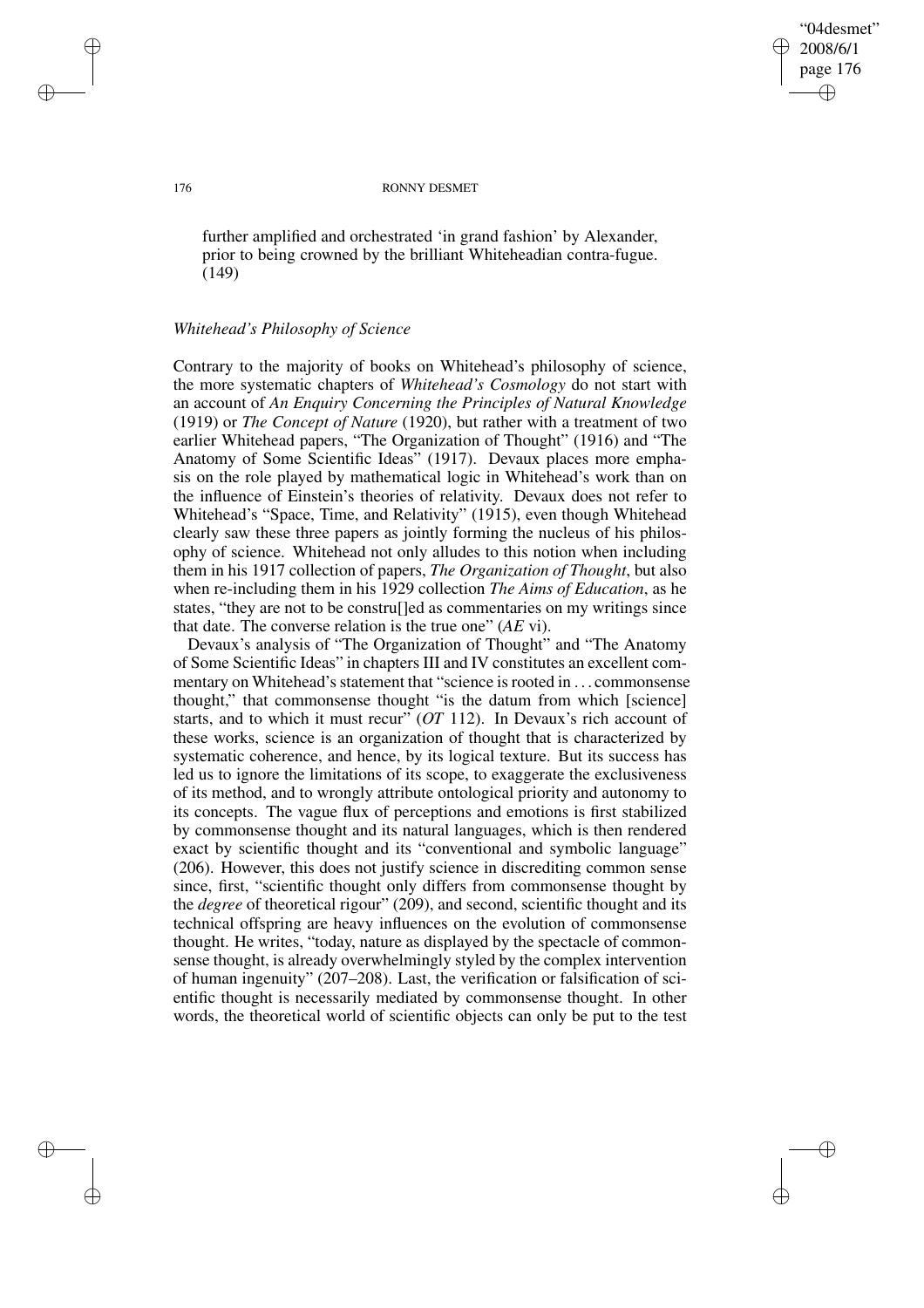✐

✐

✐

✐

by recourse to the practical "world of commonsense things" (209). Even the most systematic of all natural sciences, namely, "mathematical physics" (222) "inevitably . . .*rejoins* experience" (225), "because all verification of physics ultimately rests on the set-up of experiments" (226). And each experiment is an event, intended "to render transparent an intelligible complex of [scientific] objects," but at the same time happening "in a world of [commonsense] things." (227)

The latter sentence seems commonplace, namely, the idea that the theoretical world of science and the practical world of common sense meet in our experience. However, according to Whitehead, this experiential meeting is analyzed in an insufficient manner, even disregarded to the point of bifurcating nature into two diverging worlds. One formulation of this bifurcation is attributed to Jean Nicod, whose work is characterized by Devaux as a study "of sense perception and its epistemological conditions" (145). Nicod states, "we believe in laws which are founded only on experience although we do not know exactly what they mean in terms of experience" (*Foundations* 13). For example, we believe in the laws of general relativity because they are founded on experience. Devaux writes,

the announcement of the deviation of rays of light in the famous observation which was supposed to contribute to the accreditation of the theory of relativity . . . clearly showed that mathematical physics did not stop to provide empirical proof, as required from every scientific discipline. (225–226)

But do we know what these laws mean in terms of experience? According to Whitehead, Einstein failed to provide the answer to this question, and in *The Principle of Relativity*, Whitehead wrote, "Einstein, in my opinion, leaves the whole antecedent theory of measurement in confusion, when it is confronted with the actual conditions of our perceptual knowledge" (*PR* 83).

As Devaux highlights, when confronted with the request to formulate an antecedent theory of measurement in particular, and of perception in general, one might raise an objection. Particularly, he writes, "will we not soon be forced . . . to subordinate the epistemological truth to the scientific truth, meaning, to prove what we are going to presuppose in science by means of the truths of science?" (233). Indeed, will we not be forced to give meaning to science by means of a *scientific* theory of perception, as in a vicious circle? However, according to Devaux, this is "a philosophical pseudo-problem," resting on the false presupposition that "truth is coextensive with science" (234). According to both Whitehead and Devaux, there is no pure and independent source of truth. For Devaux, "each truth depends on the interrelation of judgements, on their systematic links, on their function

"04desmet" 2008/6/1 page 177

✐

✐

✐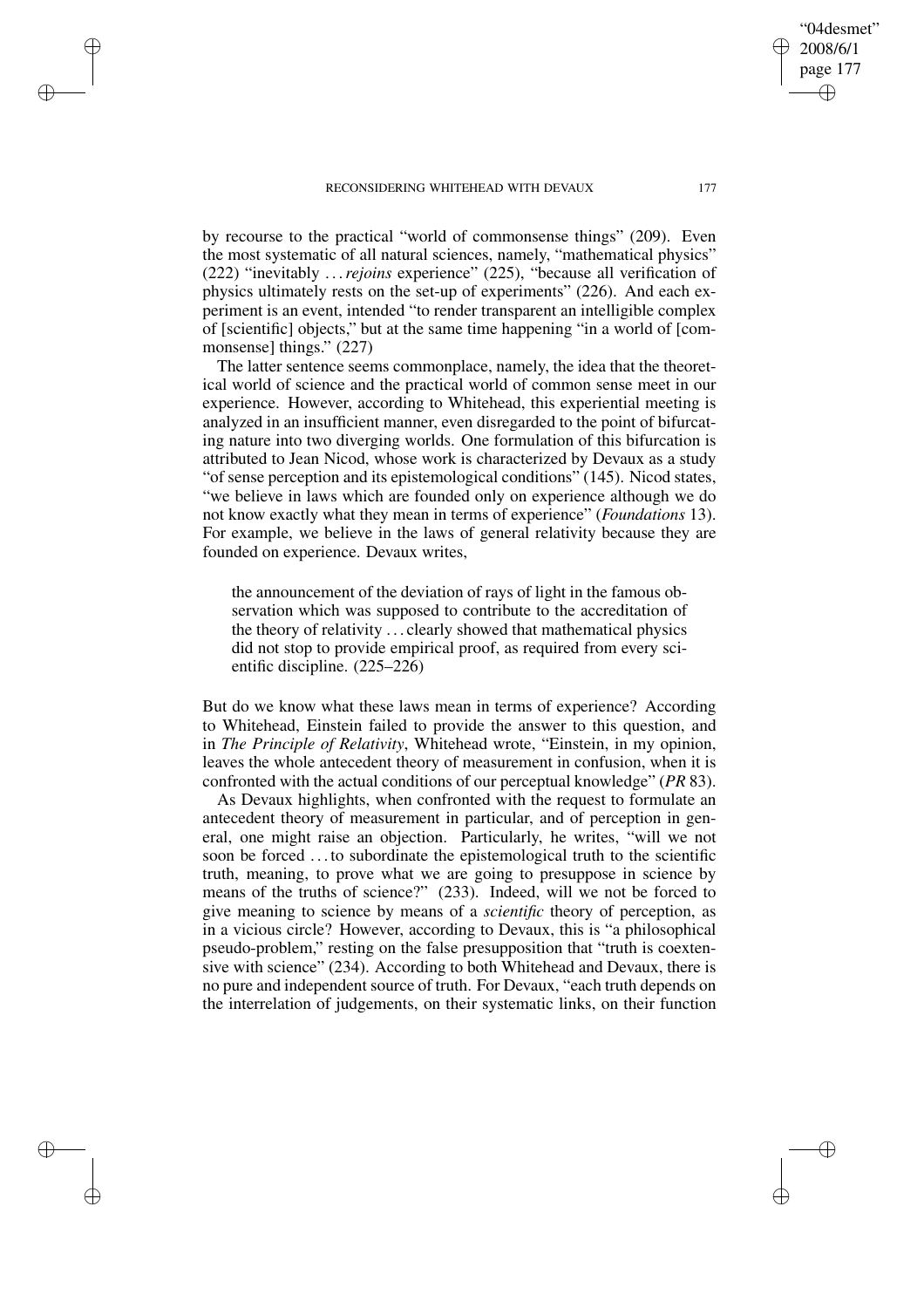"04desmet" 2008/6/1 page 178 ✐ ✐

✐

✐

### 178 RONNY DESMET

in a hypothetical-deductive structure. Unconditional truth does not exist" (239). In this holistic account of knowledge, the pseudo-problem concerning foundation is translated into the requirement of the overall coherence of knowledge. Scientists escape from the latter requirement by ignoring the dependence of science on a larger background of knowledge. According to Whitehead, they only ask one question, namely, "has the doctrine a precise application to a variety of particular circumstances so as to determine the exact phenomena which should be then observed?" (*PR* 3). But Whitehead's philosophy of science offers no such escape route. Whitehead writes, "there are two gauges which every theory must pass. There is the broad gauge which tests its consonance with the general character of our direct experience, and there is the narrow gauge [of experiment] which is . . . the habitual working gauge of science" (*PR* 4).

In chapter VII, "Epistemology and Mathematical Physics," Devaux endorses Whitehead's requirement that every theory has to pass the test of overall consonance with experience. Mathematical physics

does not offer all guarantees with regard to its physical significance unless it satisfies the requirement of always being able to restore the [mathematical] entities at play into a kind of interpretative system which is coherent with a given experience, with a lived experience in all its meticulous complexity of actual becoming . . .The *interpretability* always constitutes the primitive criterion of the value of a theory . . . One has to *interpret* [a theory] in order for it to be pregnant of a proper *significance*. (284–285, 289)

Devaux gives the example of the concept of a mass point in Newtonian mechanics. This mathematical entity is "an ideal mass," whereas "all physical masses occupy a volume," but "the technique of integration" is an important step in arriving at "an interpretation of the differential equations" dealing with the mechanics of point masses (286). Devaux adds,

when opposing the global character of the observational data to the infinitesimal crumbling of mathematical physics, one can draw attention to the fact that the latter character does not prevent the astronomer or the engineer to treat a body as a whole, and to predict its behaviour. (288)

This may be true, but Devaux fails to highlight that whereas the habitual interpretation of Newtonian mechanics allows for the habitual step of astronomers and engineers from the infinitesimal to the integral picture, Einstein's interpretation of his general theory of relativity does not account for

✐

✐

✐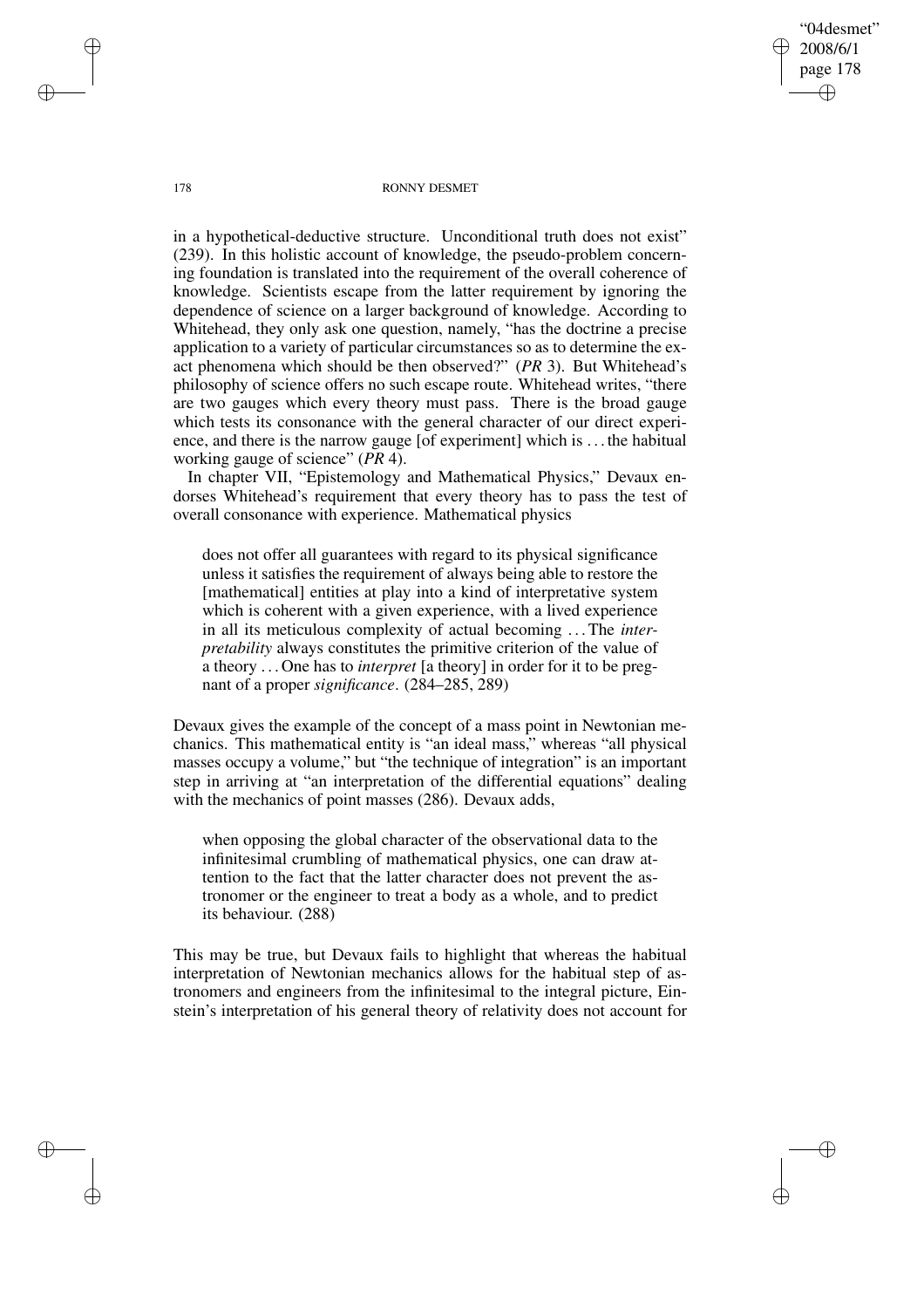✐

✐

✐

✐

that step. His local curvature interpretation of space-time, resulting from his postulate of the *local* equivalence of the inertial frame-description and the gravitational field-description, does not allow for the geometrical assembly of the different infinitesimal pictures into a global picture, which is coherent with the actual conditions of our experience. To be sure, general relativity's "purely infinitesimal geometry," to employ Hermann Weyl's terminology, does allow for a mathematical integration into a globally nonuniform space-time, but the latter is at odds with the actual conditions of our perceptual knowledge, because "our experience requires and exhibits a . . . uniformity of spatio-temporal relations" (*PR* v). For example, the global visualization of the deviation of a ray of starlight passing the sun, which illustrates Eddington's solar eclipse verification of general relativity, is the result of an integration of the local data (i.e. spots on photographic plates) in accordance with the actual conditions of our perceptual knowledge. But it is fundamentally at odds with the only, purely mathematical integration of these data allowed for by Einstein's interpretation. The path of light in the zero curved Euclidean visual picture is *not* the geodesic in the variably curved non-Euclidean mathematical picture. This lack of coherence between the commonsense interpretation of the practice of observation, and Einstein's interpretation of the scientific theory these observations are supposed to verify or falsify, prompted Whitehead to give "an alternative rendering of the theory of relativity" (*PR* v).

The fact that Whitehead's re-organization of the concepts of space, time, and matter, is quite different from Einstein's, should have prevented Devaux from drawing potentially misleading parallels between the two men. After giving the special relativistic example of Einstein's operational definition of simultaneity, Devaux links "Einstein's original memoirs" to "the guiding principle that Whitehead wanted to follow in his reconstruction of the various concepts at play in our systematic representation of nature" (297). "In outline," he says, this principle amounts to the fact that "we can economize on [a] concept [such as 'simultaneity'] among the primitive concepts of a theory" if we can derive it from concepts which generate "more extrinsic simplicity in the realm of sense experience" (296–297). This may be true, but it is misleading. Einstein's operational definition of simultaneity for distant events is part of his postulate of the constancy of the speed of light. It is "the clue by which Einstein guided himself" to special relativity (*ESP* 332), but it is rejected by Whitehead where he states, "I do, however, disbelieve in this invariant property of the velocity of light, for reasons which have been partly furnished by Einstein's own later researches" (*ESP* 334).

Devaux also writes that "the law of physical space and time has been subjected to the common destiny of all physical laws, and its formulation has become as revisable as the one expressing the gravitational relations" (300).

"04desmet" 2008/6/1 page 179

✐

✐

✐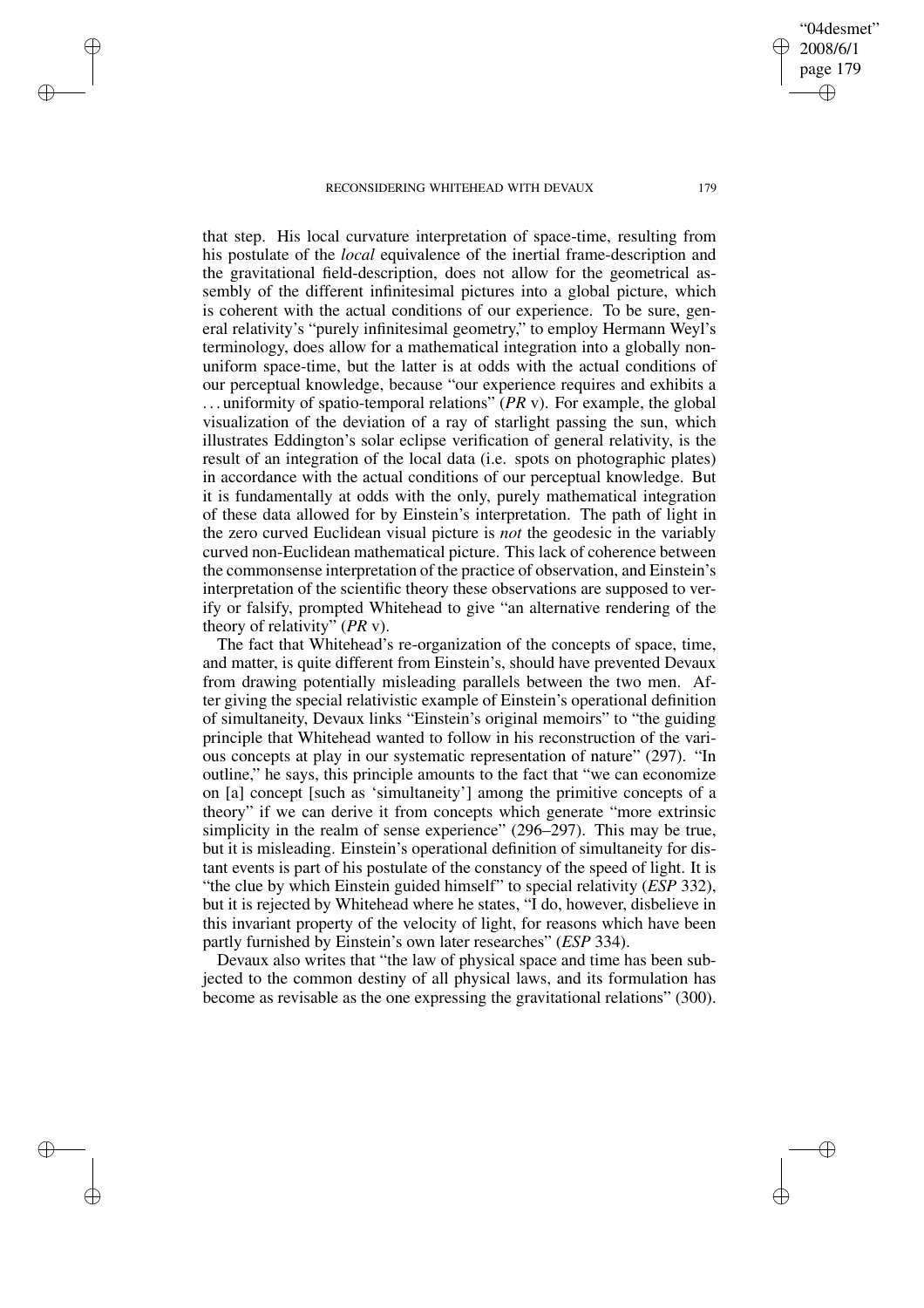"04desmet" 2008/6/1 page 180 ✐ ✐

✐

✐

### 180 RONNY DESMET

Again, this may be true, but it is misleading. Einstein's unification of the geometry of space-time and the physics of gravitation is part of his postulation of the local equivalence of the inertial frame-description and the gravitational field-description, namely, part of "the clue by which Einstein guided himself" to general relativity (*ESP* 332), but which is rejected by Whitehead. Whitehead maintains "the old division between physics and geometry," in stating that "physics is the science of the contingent relations of nature and geometry expresses its uniform relatedness" (*R* v–vi).

To avoid misunderstanding, let me add that Whitehead, while rejecting both the postulation that guided Einstein to his special theory as well as the postulation that guided Einstein to his general theory, did not reject the outcome of Einstein's search. Whitehead wrote, "it is no novelty to the history of science that factors of thought which guided genius to its goal should be subsequently discarded" (*ESP* 332). Hence, Whitehead's rejection of Einstein's Machian guiding principles does not necessarily invalidate Einstein's result. In fact, Whitehead only rejects Einstein's interpretation, not the formulae Einstein arrived at. Whitehead's alternative interpretation, namely, his re-interpretation of the concepts of space, time, and matter, aims to arrive at the same (or at least very similar) formulae while being coherent with the actual conditions of our perceptual knowledge, or in other words, while being consonant with the general character of our direct experience. Furthermore, Devaux's insufficient differentiation between Einstein's reorganization and Whitehead's reorganization of the basic concepts of mathematical physics, does not lead him to misrepresent Whitehead's aim and reorganization. In fact, Devaux's account of Whitehead's philosophy of science is a superior one.

A discussion of Whitehead's reorganization of the concepts of space, time, and matter, cannot fail to include Whitehead's rejection of the classical interpretation of these concepts. So, it should come as no surprise that Devaux, eager to put everything in its appropriate historical context, devotes chapters V and VI to a discussion of Whitehead's *Science and the Modern World*. In this 1925 book, Whitehead first paints the dominant historical current of "scientific materialism." Scientific materialism, which is the topic of Devaux's chapter V,

presupposes the ultimate fact of an irreducible brute matter, or material, spread throughout space in a flux of configurations. In itself such a material is senseless, valueless, purposeless. It just does what it does do, following a fixed routine imposed by external relations which do not spring from the nature of its being. (*SMW* 17)

✐

✐

✐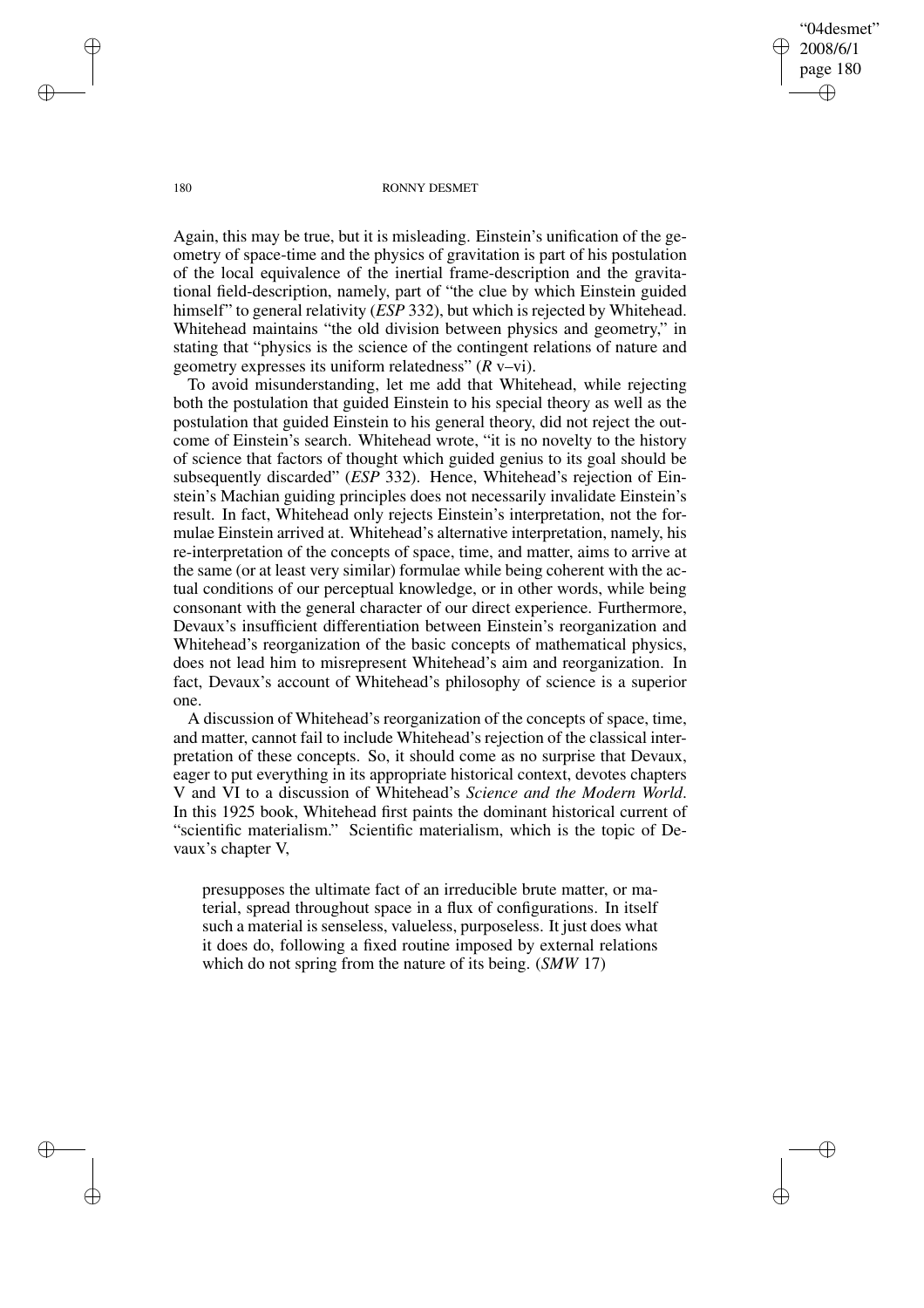✐

✐

✐

✐

This dominant interpretation of Newtonian physics entails a bifurcation of nature in a world of primary qualities, namely, the scientific world of mathematical physics, and a world of secondary qualities: the commonsense world of our daily experience. Furthermore, it entails an unfortunate promotion of the scientific world to being real, and a corresponding degradation of the commonsense world to being apparent. Next, Whitehead links his rejection of the dominant historical current of scientific materialism, as well as his endeavor to arrive at an alternative interpretation, to a variety of historical counter-currents (Berkeley's idealism, the romantic reaction, etc.) and of  $19<sup>th</sup>$  and  $20<sup>th</sup>$  century scientific evolutions (Darwin's theory of evolution, Maxwell's theory of electromagnetism, Einstein's theory of relativity, etc.). This variety of counter-currents and scientific evolutions is the topic of Devaux's chapter VI.

In chapter V, entitled "Classical Mechanics and Cosmology," Devaux focuses on scientific materialism, and more specifically, on its major presupposition of simple location, which holds that nature is made of "stuff, or matter, or material ... which has the property of simple location in space and time, or, if you adopt the more modern ideas, in space-time" (*SMW* 49). According to Devaux, scientific materialism wants, but fails to avoid the issue of "the intrinsic nature of matter." It attributes "the indefinable relation of occupation" of space-time regions to its most "concrete elements" (265). Hence, bits of matter are essentially isolated, and in particular, isolated by simple location, or isolated by their occupation of different space-time regions. However, taking isolated bits of matter as the most concrete elements of nature is an instance of "the accidental error of mistaking the abstract for the concrete," an error Whitehead calls "the fallacy of misplaced concreteness" (*SMW* 51).

For Whitehead, as opposed to scientific materialism, the most concrete elements of nature are essentially related. Nonetheless, Whitehead holds "that by a process of constructive abstraction we can arrive at abstractions which are the simply-located bits of material" (*SMW* 58). Space-time is not the external relatedness, but an abstraction from the internal relatedness of the most concrete elements of nature. In other words, space-time is not an expression of isolation, but of essential relatedness. Also, bits of matter are not the most concrete elements of nature, but abstractions from the flux constituted by them. This being said, the Whiteheadian alternative is still vague. What are Whitehead's most concrete, essentially related elements? And what is the process of constructive abstraction, bridging the gap between concrete reality and scientific concept?

Chapters VI and VIII can be seen as providing preliminary answers to these questions. In chapter VI: "The Concrete and its Abstract Requirements," Devaux sheds some light on what Whitehead's most concrete elements are by focusing on the historical material contained in *Science and*

✐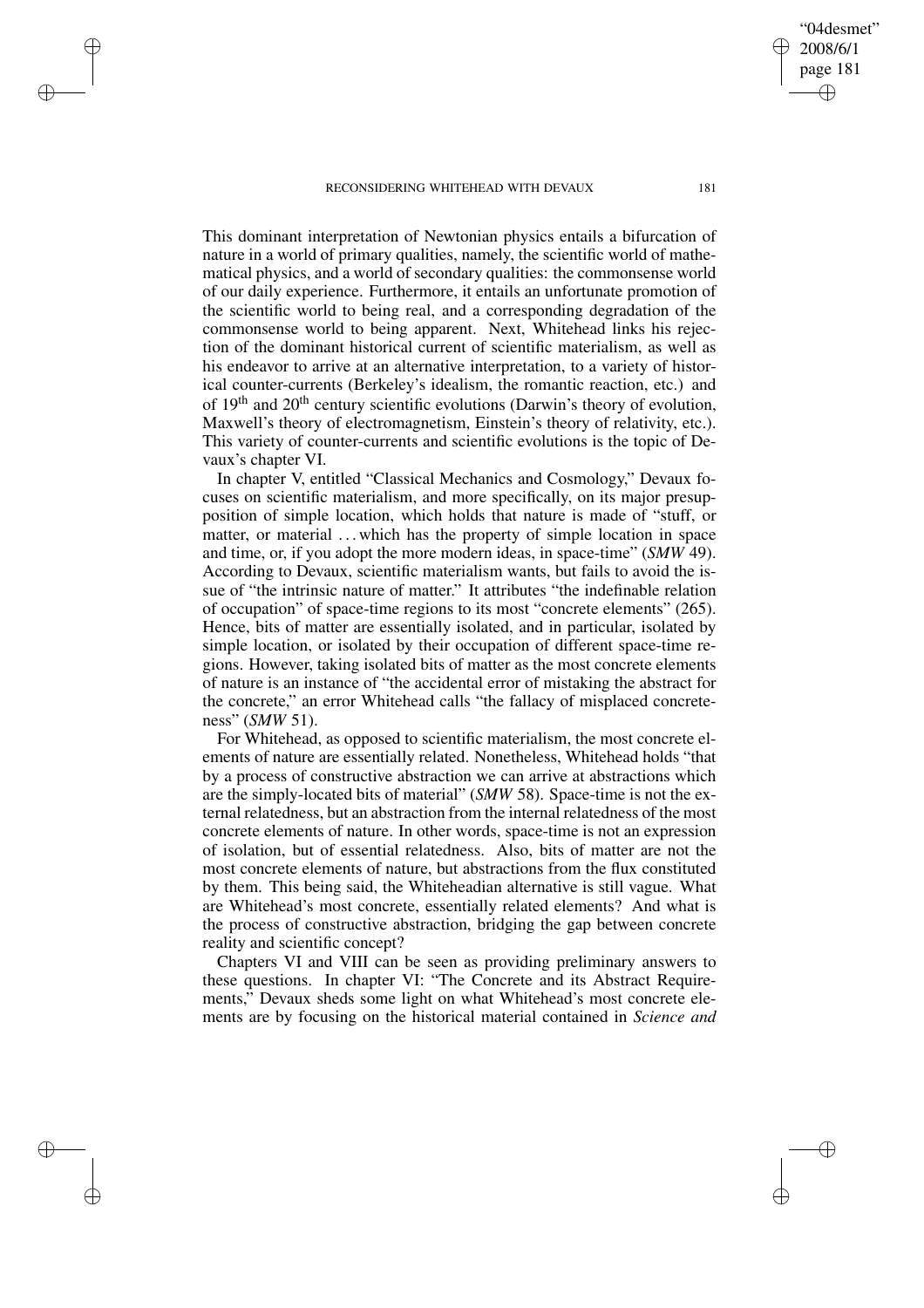"04desmet" 2008/6/1 page 182 ✐ ✐

✐

✐

### 182 RONNY DESMET

*the Modern World*. However, the notion of "event" is not yet introduced. This introduction is part of the unpublished chapters of Devaux's typescript, most likely chapter IX: "The Ether of Events." In chapter VIII: "Convergence and Simplicity," Devaux sheds some light on Whitehead's process of constructive abstraction, which Whitehead originally called "the principle of convergence to simplicity with diminution of extent" (*OT* 146) and later on, "the method of extensive abstraction" (*CN* 79). However, the notion of "extension" is not yet elaborated. This elaboration is also part of the unpublished chapters (chapter X on the relation of extension, chapter XI on the abstractive elements, etc.).

In chapter VIII, Whitehead and Russell's logic of relations reappears. This should come as no surprise. Solving the problem of bridging the gap between the world of commonsense thought and the world of scientific thought, central to Whitehead's philosophy of science, coincides with solving the problem of perception, central to the British movement of neo-realism. Whitehead's development of the method of extensive abstraction is one with his application of the logic of relations to the problem of perception. Hence, what Devaux considers as the apex of Whitehead's philosophy of science in the systematic chapters of *Whitehead's Cosmology*, merges with what he considers as the apex of British neo-realism in the historical chapters; and with this merger *Whitehead's Cosmology* comes to an end.

# *Conclusion*

Despite some minor shortcomings, *Whitehead's Cosmology* is an important scholarly contribution. Devaux's historical treatment of Whitehead offers suggestions for future research, and his explanation of Whitehead's transformation from mathematician to philosopher invites us to reconsider Whitehead's essays on education, as well as some biographical data. Devaux's postulation of a link between Whitehead's work and logical positivism implies a challenge to reconsider both. Furthermore, when dealing with *Science and the Modern World*, and more specifically, when describing the romantic counter-current (in order to highlight Whitehead's rejection of scientific materialism, and to introduce the Whiteheadian alternative), Devaux accurately observes,

maybe it is true that the work of Wordsworth is a kind of Leibnizian poetry, which has managed to open all the windows with which all monads previously had been provided; and if so, future historians, who will no doubt one day investigate the romantic literary sources

✐

✐

✐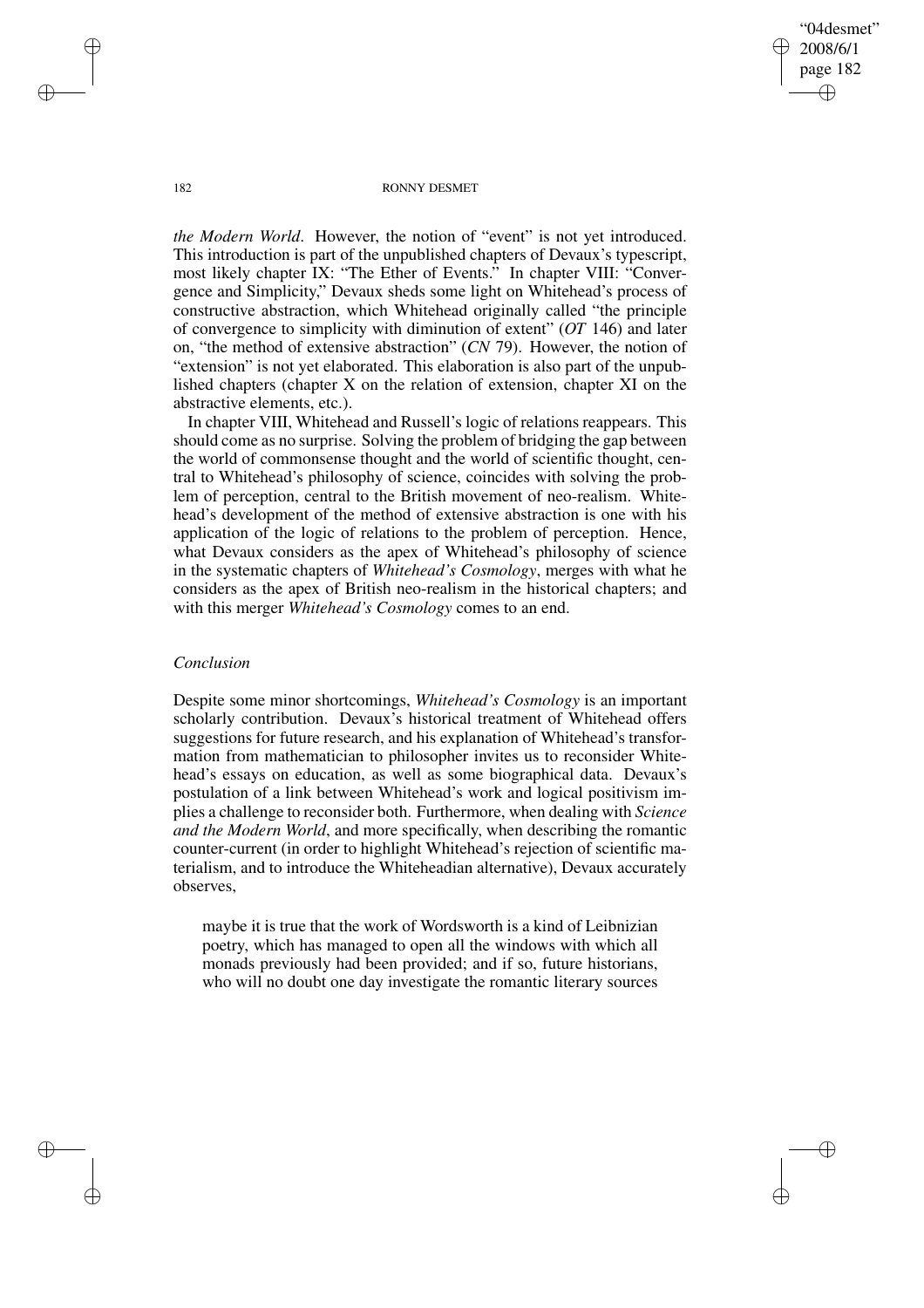of Whitehead's thought, will do well to recall the precise indication which Whitehead himself left them. (278)

If one objects that this kind of research has already been done and published, since Alexander Patterson Cappon published three books on Wordsworth and Whitehead, respectively in 1982, 1983, and 1985, this can only reinforce my point. And so can the proposal to make a comparative analysis of Goethe's critique of Newton's optics, and Whitehead's critique of scientific materialism, yet another "romantic" suggestion arising from Devaux's book  $(251-252)$ .

All in all, scholars should look forward to the publication of the remaining chapters of Devaux's manuscript. One might suggest, however, that the editors provide that second volume with a name index covering both volumes. This would be an indispensable instrument to profit fully from this historical and philosophical goldmine.

www.vub.ac.be/CLWF/

# **REFERENCES**

Nicod, J. *Foundations of Geometry and Induction.* New York: The Humanities Press, 1950.

Whitehead:

✐

✐

✐

✐

*UA*. *A Treatise on Universal Algebra, with Applications.* 1898. New York: Hafner Publishing Company, 1960.

*PM*. *Principia Mathematica to \*56.* 1910. Cambridge at the University Press, 1970.

*IM*. *An Introduction to Mathematics.* 1911. Oxford University Press, 1958.

*OT*. *The Organisation of Thought.* 1917. Westport Connecticut: Greenwood Press, 1974.

*PNK*. *An Enquiry Concerning the Principles of Natural Knowledge.* 1919. New York: Dover Publications, 1982.

*CN*. *Concept of Nature.* 1920. Cambridge University Press, 1986.

*R*. *The Principle of Relativity with applications to Physical Science.* Cambridge at the University Press, 1922.

*SMW*. *Science and the Modern World.* 1925. New York: The Free Press, 1967.

*AE*. *The Aims of Education and Other Essays.* 1929. New York: The Free Press, 1967.

*PR*. *Process and Reality.* 1929. New York: MacMillan Company, 1979.

"04desmet" 2008/6/1 page 183

✐

✐

✐